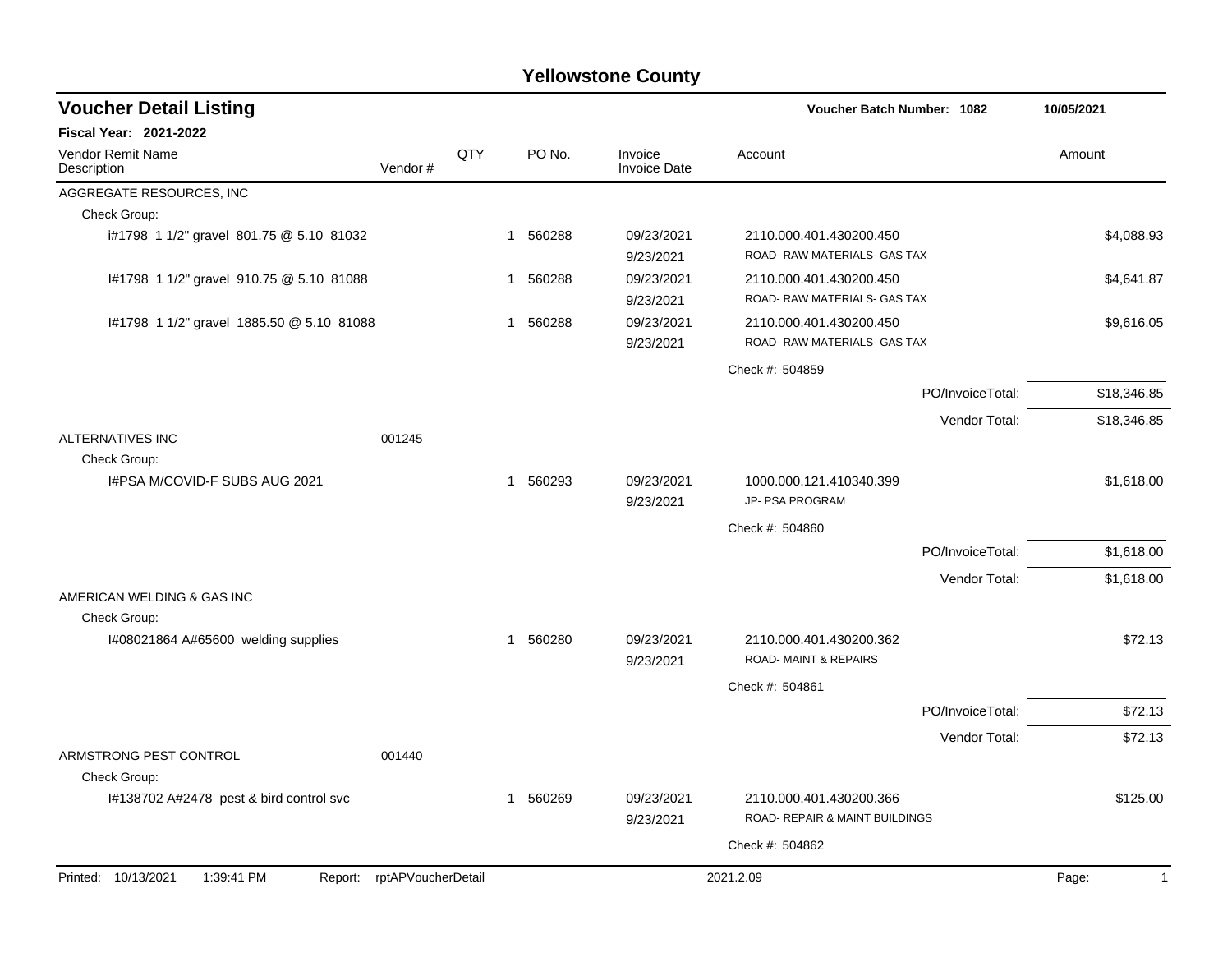| <b>Voucher Detail Listing</b>                   |                    |     |          |                                | Voucher Batch Number: 1082                        |                  | 10/05/2021 |          |  |
|-------------------------------------------------|--------------------|-----|----------|--------------------------------|---------------------------------------------------|------------------|------------|----------|--|
| <b>Fiscal Year: 2021-2022</b>                   |                    |     |          |                                |                                                   |                  |            |          |  |
| Vendor Remit Name<br>Description                | Vendor#            | QTY | PO No.   | Invoice<br><b>Invoice Date</b> | Account                                           |                  | Amount     |          |  |
|                                                 |                    |     |          |                                |                                                   | PO/InvoiceTotal: |            | \$125.00 |  |
| BILLINGS CONSTRUCTION SUPPLY                    |                    |     |          |                                |                                                   | Vendor Total:    |            | \$125.00 |  |
| Check Group:                                    |                    |     |          |                                |                                                   |                  |            |          |  |
| I#128439 portable rental                        |                    |     | 1 560285 | 09/23/2021<br>9/23/2021        | 2110.000.401.430200.533<br>ROAD- EQUIPMENT RENTAL |                  |            | \$110.05 |  |
|                                                 |                    |     |          |                                | Check #: 504863                                   |                  |            |          |  |
|                                                 |                    |     |          |                                |                                                   | PO/InvoiceTotal: |            | \$110.05 |  |
|                                                 |                    |     |          |                                |                                                   | Vendor Total:    |            | \$110.05 |  |
| <b>BOBCAT OF BIG SKY INC</b><br>Check Group:    |                    |     |          |                                |                                                   |                  |            |          |  |
| I#83598 edge                                    |                    |     | 1 560276 | 09/23/2021<br>9/23/2021        | 2110.000.401.430200.361<br>ROAD-VEHICLE REPAIRS   |                  |            | \$218.93 |  |
|                                                 |                    |     |          |                                | Check #: 504864                                   |                  |            |          |  |
|                                                 |                    |     |          |                                |                                                   | PO/InvoiceTotal: |            | \$218.93 |  |
|                                                 |                    |     |          |                                |                                                   | Vendor Total:    |            | \$218.93 |  |
| <b>BRUCO INC</b>                                | 002050             |     |          |                                |                                                   |                  |            |          |  |
| Check Group:<br>I#403606 supplies               |                    |     | 1 560294 | 09/23/2021                     | 2110.000.401.430200.220                           |                  |            | \$251.60 |  |
|                                                 |                    |     |          | 9/23/2021                      | ROAD- OPERATING SUPPLIES                          |                  |            |          |  |
|                                                 |                    |     |          |                                | Check #: 504865                                   |                  |            |          |  |
|                                                 |                    |     |          |                                |                                                   | PO/InvoiceTotal: |            | \$251.60 |  |
| CARQUEST AUTO PARTS.                            | 006210             |     |          |                                |                                                   | Vendor Total:    |            | \$251.60 |  |
| Check Group:                                    |                    |     |          |                                |                                                   |                  |            |          |  |
| 2% discount                                     |                    |     | 1 560268 | 09/23/2021<br>9/23/2021        | 2110.000.401.430200.361<br>ROAD-VEHICLE REPAIRS   |                  |            | (\$3.32) |  |
| I#1935-646383 A#845008 inventory                |                    |     | 1 560268 | 09/23/2021<br>9/23/2021        | 2110.000.401.430200.361<br>ROAD-VEHICLE REPAIRS   |                  |            | \$45.01  |  |
| 10/13/2021<br>1:39:41 PM<br>Printed:<br>Report: | rptAPVoucherDetail |     |          |                                | 2021.2.09                                         |                  | Page:      | 2        |  |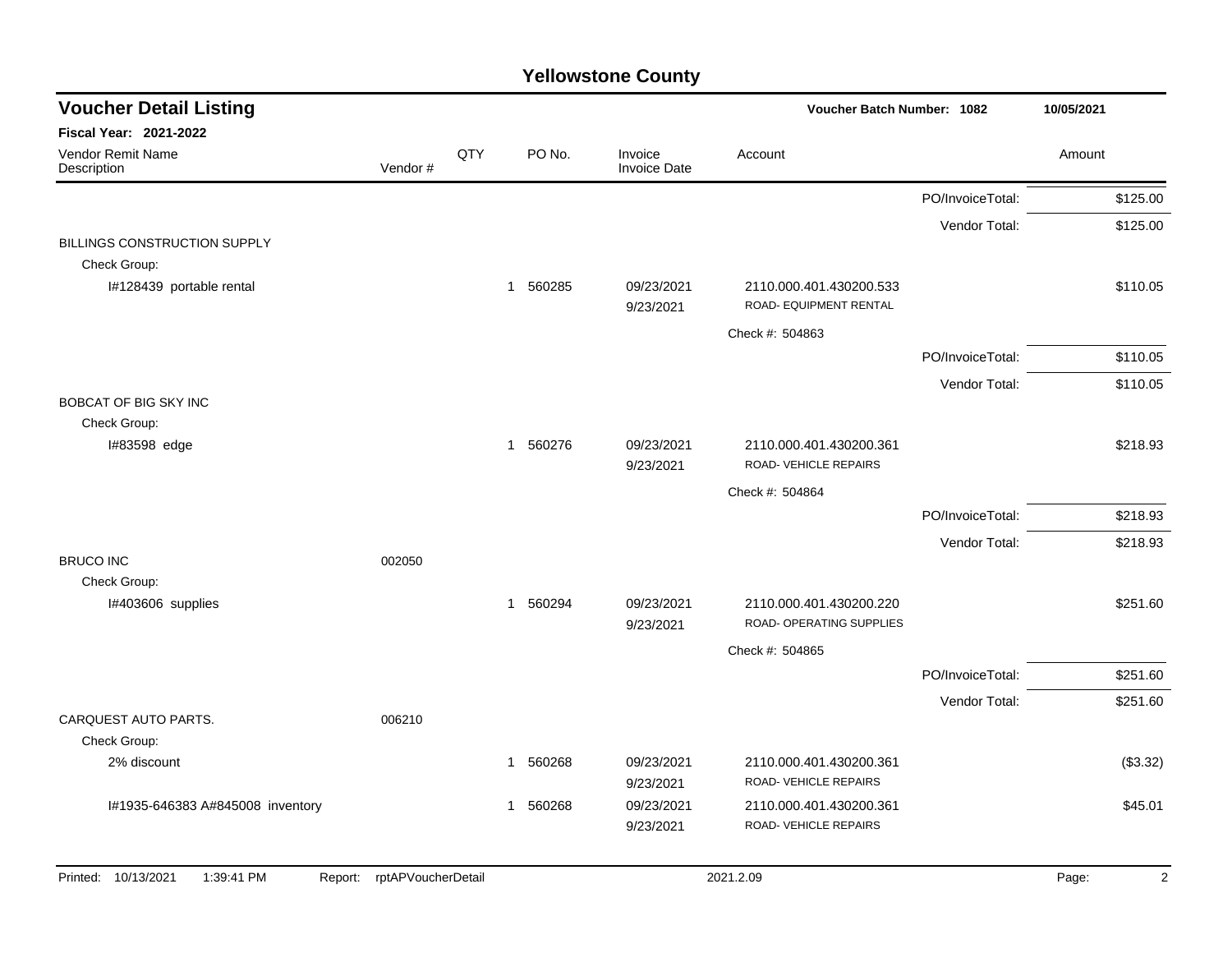|                                               |                    |     |              |          | <b>Yellowstone County</b>      |                                                     |                  |            |
|-----------------------------------------------|--------------------|-----|--------------|----------|--------------------------------|-----------------------------------------------------|------------------|------------|
| <b>Voucher Detail Listing</b>                 |                    |     |              |          |                                | Voucher Batch Number: 1082                          |                  | 10/05/2021 |
| <b>Fiscal Year: 2021-2022</b>                 |                    |     |              |          |                                |                                                     |                  |            |
| Vendor Remit Name<br>Description              | Vendor#            | QTY |              | PO No.   | Invoice<br><b>Invoice Date</b> | Account                                             |                  | Amount     |
| I#1935-646382 A#845008 sprayer                |                    |     | $\mathbf{1}$ | 560268   | 09/23/2021<br>9/23/2021        | 2110.000.401.430200.361<br>ROAD-VEHICLE REPAIRS     |                  | \$18.36    |
| I#1935-647950 A#845008 bearing, spindle tite  |                    |     | 1            | 560268   | 09/23/2021<br>9/23/2021        | 2110.000.401.430200.361<br>ROAD-VEHICLE REPAIRS     |                  | \$102.46   |
|                                               |                    |     |              |          |                                | Check #: 504866                                     |                  |            |
|                                               |                    |     |              |          |                                |                                                     | PO/InvoiceTotal: | \$162.51   |
|                                               |                    |     |              |          |                                |                                                     | Vendor Total:    | \$162.51   |
| CENTRAL ELECTRIC INC<br>Check Group:          | 000941             |     |              |          |                                |                                                     |                  |            |
| I#03068 parking lot outlets                   |                    |     | 1            | 560265   | 09/23/2021                     | 2110.000.401.430200.366                             |                  | \$717.50   |
|                                               |                    |     |              |          | 9/23/2021                      | ROAD- REPAIR & MAINT BUILDINGS                      |                  |            |
|                                               |                    |     |              |          |                                | Check #: 504867                                     |                  |            |
|                                               |                    |     |              |          |                                |                                                     | PO/InvoiceTotal: | \$717.50   |
| CLEANER Q INC                                 |                    |     |              |          |                                |                                                     | Vendor Total:    | \$717.50   |
| Check Group:                                  |                    |     |              |          |                                |                                                     |                  |            |
| I#22291 annual fire extinquisher insp         |                    |     | 1            | 560283   | 09/23/2021<br>9/23/2021        | 2110.000.401.430200.220<br>ROAD- OPERATING SUPPLIES |                  | \$289.50   |
|                                               |                    |     |              |          |                                | Check #: 504868                                     |                  |            |
|                                               |                    |     |              |          |                                |                                                     | PO/InvoiceTotal: | \$289.50   |
|                                               |                    |     |              |          |                                |                                                     | Vendor Total:    | \$289.50   |
| DRINKWALTER AUTO GLASS                        |                    |     |              |          |                                |                                                     |                  |            |
| Check Group:<br>I#2956 windshield replacement |                    |     |              | 1 560287 | 09/23/2021                     | 2110.000.401.430200.361                             |                  | \$298.00   |
|                                               |                    |     |              |          | 9/23/2021                      | ROAD-VEHICLE REPAIRS                                |                  |            |
|                                               |                    |     |              |          |                                | Check #: 504869                                     |                  |            |
|                                               |                    |     |              |          |                                |                                                     | PO/InvoiceTotal: | \$298.00   |
|                                               |                    |     |              |          |                                |                                                     | Vendor Total:    | \$298.00   |
| <b>DUSTBUSTERS INC</b><br>Check Group:        | 044061             |     |              |          |                                |                                                     |                  |            |
| Printed: 10/13/2021<br>1:39:41 PM<br>Report:  | rptAPVoucherDetail |     |              |          |                                | 2021.2.09                                           |                  | Page:<br>3 |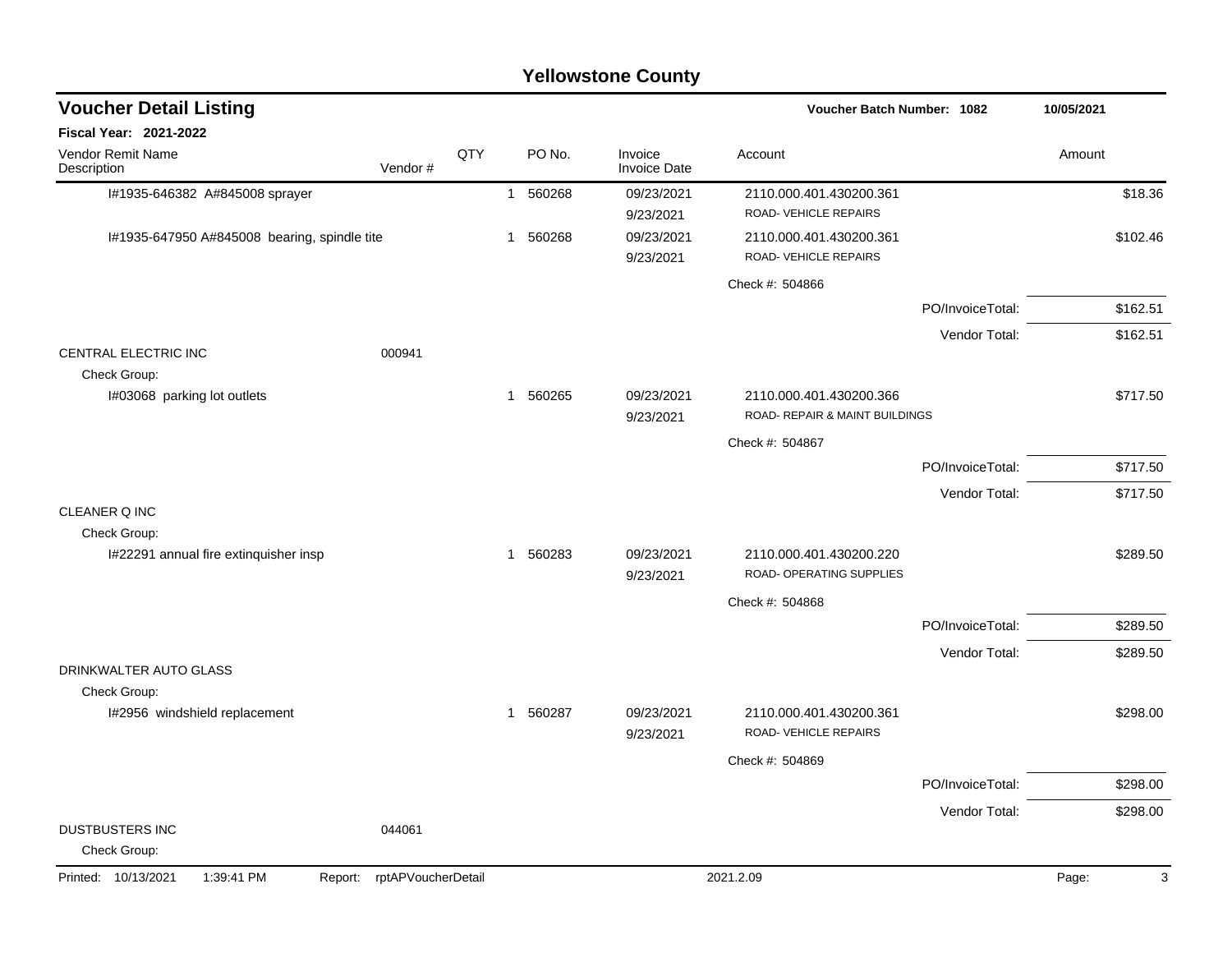| <b>Voucher Detail Listing</b>                |                    |          |                                | Voucher Batch Number: 1082                               |                  | 10/05/2021              |
|----------------------------------------------|--------------------|----------|--------------------------------|----------------------------------------------------------|------------------|-------------------------|
| <b>Fiscal Year: 2021-2022</b>                |                    |          |                                |                                                          |                  |                         |
| Vendor Remit Name<br>Description             | QTY<br>Vendor#     | PO No.   | Invoice<br><b>Invoice Date</b> | Account                                                  |                  | Amount                  |
| 1#68235 dust control West G                  |                    | 1 560274 | 09/23/2021                     | 2110.000.401.430200.397                                  |                  | \$1,940.00              |
|                                              |                    |          | 9/23/2021                      | ROAD- FIXED CONTRACT SERVICES                            |                  |                         |
| I#68236 dust control 10 N                    |                    | 1 560274 | 09/23/2021                     | 2110.000.401.430200.397                                  |                  | \$1,293.00              |
|                                              |                    |          | 9/23/2021                      | ROAD- FIXED CONTRACT SERVICES                            |                  |                         |
| I#68237 dust control 14 N                    |                    | 1 560274 | 09/23/2021                     | 2110.000.401.430200.397                                  |                  | \$2,587.00              |
|                                              |                    |          | 9/23/2021                      | ROAD- FIXED CONTRACT SERVICES                            |                  |                         |
| I#68238 dust control Jack PIne               |                    | 1 560274 | 09/23/2021                     | 2110.000.401.430200.397                                  |                  | \$2,587.00              |
|                                              |                    |          | 9/23/2021                      | ROAD- FIXED CONTRACT SERVICES                            |                  |                         |
| I#68239 dust control Pine HIIIs              |                    | 1 560274 | 09/23/2021                     | 2110.000.401.430200.397                                  |                  | \$2,587.00              |
|                                              |                    |          | 9/23/2021                      | ROAD- FIXED CONTRACT SERVICES                            |                  |                         |
| I#68240 dust control Brohaugh                |                    | 1 560274 | 09/23/2021                     | 2110.000.401.430200.397                                  |                  | \$2,587.00              |
|                                              |                    |          | 9/23/2021                      | ROAD- FIXED CONTRACT SERVICES                            |                  |                         |
| I#68241 dust control RR Highway              |                    | 1 560274 | 09/23/2021                     | 2110.000.401.430200.397<br>ROAD- FIXED CONTRACT SERVICES |                  | \$7,761.00              |
|                                              |                    |          | 9/23/2021                      |                                                          |                  |                         |
| I#68242 dust control 4 S                     |                    | 1 560274 | 09/23/2021<br>9/23/2021        | 2110.000.401.430200.397<br>ROAD- FIXED CONTRACT SERVICES |                  | \$2,587.00              |
|                                              |                    |          |                                | Check #: 504870                                          |                  |                         |
|                                              |                    |          |                                |                                                          |                  |                         |
|                                              |                    |          |                                |                                                          | PO/InvoiceTotal: | \$23,929.00             |
|                                              |                    |          |                                |                                                          | Vendor Total:    | \$23,929.00             |
| <b>FISHER'S TECHNOLOGY</b><br>Check Group:   |                    |          |                                |                                                          |                  |                         |
| I#940667 copy count shop 8-2021              |                    | 1 560286 | 09/23/2021<br>9/23/2021        | 2110.000.401.430200.210<br>ROAD- OFFICE SUPPLIES         |                  | \$10.24                 |
|                                              |                    |          |                                |                                                          |                  |                         |
|                                              |                    |          |                                | Check #: 504871                                          |                  |                         |
|                                              |                    |          |                                |                                                          | PO/InvoiceTotal: | \$10.24                 |
|                                              |                    |          |                                |                                                          | Vendor Total:    | \$10.24                 |
| <b>FRIEDEL LLC</b>                           |                    |          |                                |                                                          |                  |                         |
| Check Group:                                 |                    |          |                                |                                                          |                  |                         |
| I#PSA M/COVID-F Subs AUG 2021                |                    | 1 560307 | 09/23/2021<br>9/23/2021        | 1000.000.121.410340.399<br>JP- PSA PROGRAM               |                  | \$855.00                |
|                                              |                    |          |                                |                                                          |                  |                         |
| Printed: 10/13/2021<br>1:39:41 PM<br>Report: | rptAPVoucherDetail |          |                                | 2021.2.09                                                |                  | Page:<br>$\overline{4}$ |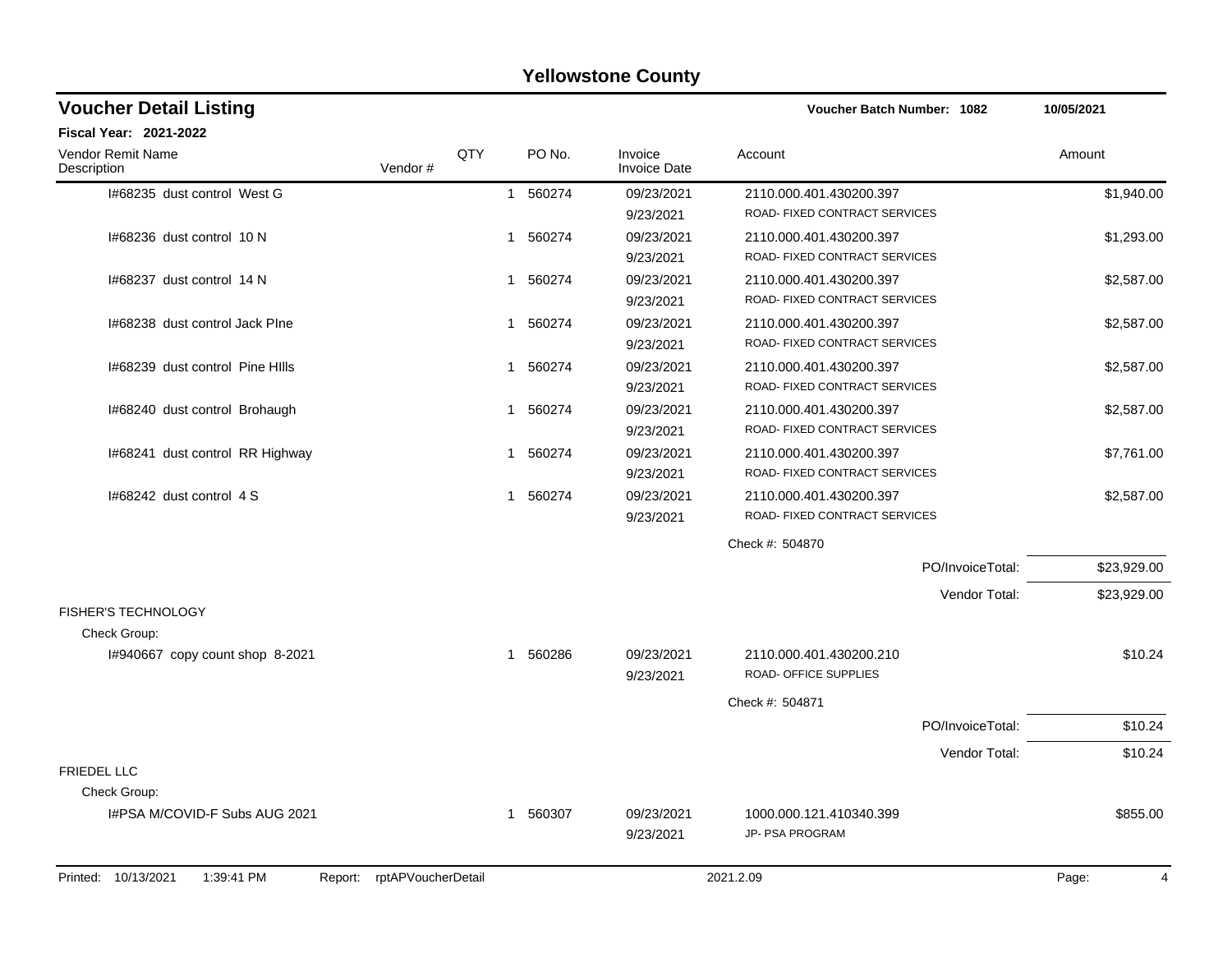| <b>Voucher Detail Listing</b>                                      |     |          |                                | Voucher Batch Number: 1082                       |                  | 10/05/2021 |
|--------------------------------------------------------------------|-----|----------|--------------------------------|--------------------------------------------------|------------------|------------|
| <b>Fiscal Year: 2021-2022</b>                                      |     |          |                                |                                                  |                  |            |
| Vendor Remit Name<br>Description<br>Vendor#                        | QTY | PO No.   | Invoice<br><b>Invoice Date</b> | Account                                          |                  | Amount     |
|                                                                    |     |          |                                | Check #: 504872                                  |                  |            |
|                                                                    |     |          |                                |                                                  | PO/InvoiceTotal: | \$855.00   |
|                                                                    |     |          |                                |                                                  | Vendor Total:    | \$855.00   |
| <b>GALLES FILTER &amp; EXHAUST</b>                                 |     |          |                                |                                                  |                  |            |
| Check Group:                                                       |     |          |                                |                                                  |                  |            |
| l#p1-08708-01 Filters                                              | 1   | 560284   | 09/23/2021<br>9/23/2021        | 2110.000.401.430200.361<br>ROAD-VEHICLE REPAIRS  |                  | \$153.74   |
|                                                                    |     |          |                                | Check #: 504873                                  |                  |            |
|                                                                    |     |          |                                |                                                  | PO/InvoiceTotal: | \$153.74   |
|                                                                    |     |          |                                |                                                  | Vendor Total:    | \$153.74   |
| <b>I-STATE TRUCK CENTER INC</b>                                    |     |          |                                |                                                  |                  |            |
| Check Group:                                                       |     |          |                                |                                                  |                  |            |
| I#C251319122-01 A#11740 press                                      | 1   | 560275   | 09/23/2021<br>9/23/2021        | 2110.000.401.430200.361<br>ROAD-VEHICLE REPAIRS  |                  | \$10.48    |
| I#C251318629-01 A#11740 reinforcement assy                         | 1   | 560275   | 09/23/2021<br>9/23/2021        | 2110.000.401.430200.361<br>ROAD- VEHICLE REPAIRS |                  | \$41.89    |
| I#C251318679-01 A#11740 clutch core return                         | 1   | 560275   | 09/23/2021<br>9/23/2021        | 2110.000.401.430200.361<br>ROAD-VEHICLE REPAIRS  |                  | (\$460.00) |
| I#C251318687-01 A#11740 return                                     |     | 1 560275 | 09/23/2021<br>9/23/2021        | 2110.000.401.430200.361<br>ROAD-VEHICLE REPAIRS  |                  | (\$50.84)  |
| I#C251318534-01 A#23595 windshield                                 |     | 1 560275 | 09/23/2021<br>9/23/2021        | 2110.000.401.430200.361<br>ROAD-VEHICLE REPAIRS  |                  | \$252.10   |
| I#C251318983-01 A#11740 air filter                                 | 1   | 560275   | 09/23/2021<br>9/23/2021        | 2110.000.401.430200.361<br>ROAD-VEHICLE REPAIRS  |                  | \$166.98   |
| #C251318534-02 A#23595 windshield                                  |     | 1 560275 | 09/23/2021<br>9/23/2021        | 2110.000.401.430200.361<br>ROAD-VEHICLE REPAIRS  |                  | \$504.20   |
|                                                                    |     |          |                                | Check #: 504874                                  |                  |            |
|                                                                    |     |          |                                |                                                  | PO/InvoiceTotal: | \$464.81   |
|                                                                    |     |          |                                |                                                  | Vendor Total:    | \$464.81   |
| <b>KIMBALL MIDWEST</b>                                             |     |          |                                |                                                  |                  |            |
| Printed: 10/13/2021<br>1:39:41 PM<br>rptAPVoucherDetail<br>Report: |     |          |                                | 2021.2.09                                        |                  | 5<br>Page: |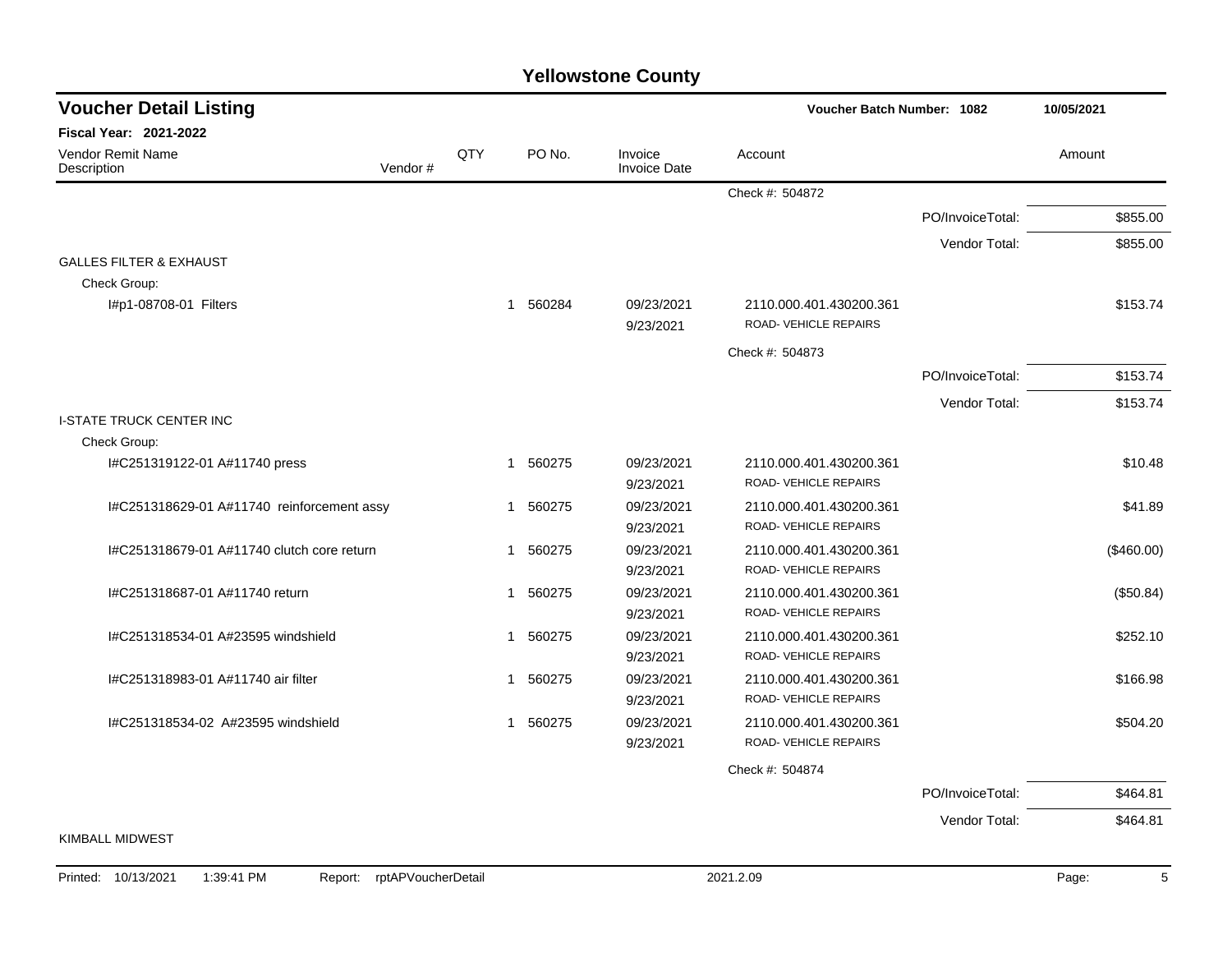|                                          |                            |     |             | <b>Yellowstone County</b>      |                                                   |                  |            |
|------------------------------------------|----------------------------|-----|-------------|--------------------------------|---------------------------------------------------|------------------|------------|
| <b>Voucher Detail Listing</b>            |                            |     |             |                                | <b>Voucher Batch Number: 1082</b>                 |                  | 10/05/2021 |
| Fiscal Year: 2021-2022                   |                            |     |             |                                |                                                   |                  |            |
| Vendor Remit Name<br>Description         | Vendor#                    | QTY | PO No.      | Invoice<br><b>Invoice Date</b> | Account                                           |                  | Amount     |
| Check Group:                             |                            |     |             |                                |                                                   |                  |            |
| I#913152 key ring, tags                  |                            |     | 560279<br>1 | 09/23/2021<br>9/23/2021        | 2110.000.401.430200.361<br>ROAD-VEHICLE REPAIRS   |                  | \$73.25    |
|                                          |                            |     |             |                                | Check #: 504875                                   |                  |            |
|                                          |                            |     |             |                                |                                                   | PO/InvoiceTotal: | \$73.25    |
|                                          |                            |     |             |                                |                                                   | Vendor Total:    | \$73.25    |
| KINGS ACE HARDWARE, STATE                |                            |     |             |                                |                                                   |                  |            |
| Check Group:                             |                            |     |             |                                |                                                   |                  |            |
| 1#743562/2 A#200414 Chalk Real           |                            |     | 560282<br>1 | 09/23/2021<br>9/23/2021        | 2110.000.401.430260.364<br>ROAD- SIGN MAINTENANCE |                  | \$16.99    |
|                                          |                            |     |             |                                | Check #: 504876                                   |                  |            |
|                                          |                            |     |             |                                |                                                   | PO/InvoiceTotal: | \$16.99    |
|                                          |                            |     |             |                                |                                                   | Vendor Total:    | \$16.99    |
| <b>KNIFE RIVER</b>                       |                            |     |             |                                |                                                   |                  |            |
| Check Group:                             |                            |     |             |                                |                                                   |                  |            |
| 1#774232 3/8" chips 342.95 @14.80 61013  |                            |     | 560278<br>1 | 09/23/2021                     | 2110.000.401.430200.450                           |                  | \$5,075.67 |
|                                          |                            |     |             | 9/23/2021                      | ROAD-RAW MATERIALS- GAS TAX                       |                  |            |
| I#774248 3/8" chips 245.29 @ 14.80 61015 |                            |     | 560278<br>1 | 09/23/2021                     | 2110.000.401.430200.450                           |                  | \$3,630.29 |
|                                          |                            |     |             | 9/23/2021                      | ROAD-RAW MATERIALS- GAS TAX                       |                  |            |
| #776730 asphalt 25.03 @ 52.00            |                            |     | 560278<br>1 | 09/23/2021                     | 2110.000.401.430200.450                           |                  | \$1,301.56 |
|                                          |                            |     |             | 9/23/2021                      | ROAD-RAW MATERIALS- GAS TAX                       |                  |            |
| #776718 3/4" gravel 62.00 @ 6.40 61032   |                            |     | 560278<br>1 | 09/23/2021                     | 2110.000.401.430200.450                           |                  | \$396.80   |
|                                          |                            |     |             | 9/23/2021                      | ROAD-RAW MATERIALS- GAS TAX                       |                  |            |
| I#776720 3/4" gravel 31.27 @ 6.40        |                            |     | 560278<br>1 | 09/23/2021                     | 2110.000.401.430200.450                           |                  | \$200.13   |
|                                          |                            |     |             | 9/23/2021                      | ROAD-RAW MATERIALS- GAS TAX                       |                  |            |
| #777332 asphalt 11.98 @ 56.00            |                            |     | 560278<br>1 | 09/23/2021                     | 2110.000.401.430200.450                           |                  | \$670.88   |
|                                          |                            |     |             | 9/23/2021                      | ROAD- RAW MATERIALS- GAS TAX                      |                  |            |
| I#777333 1 /2" gravel 78.67 @ 5.10       |                            |     | 1 560278    | 09/23/2021                     | 2110.000.401.430200.450                           |                  | \$401.22   |
|                                          |                            |     |             | 9/23/2021                      | ROAD-RAW MATERIALS- GAS TAX                       |                  |            |
|                                          |                            |     |             |                                | Check #: 504877                                   |                  |            |
|                                          |                            |     |             |                                |                                                   |                  |            |
| 1:39:41 PM<br>Printed: 10/13/2021        | Report: rptAPVoucherDetail |     |             |                                | 2021.2.09                                         |                  | Page:<br>6 |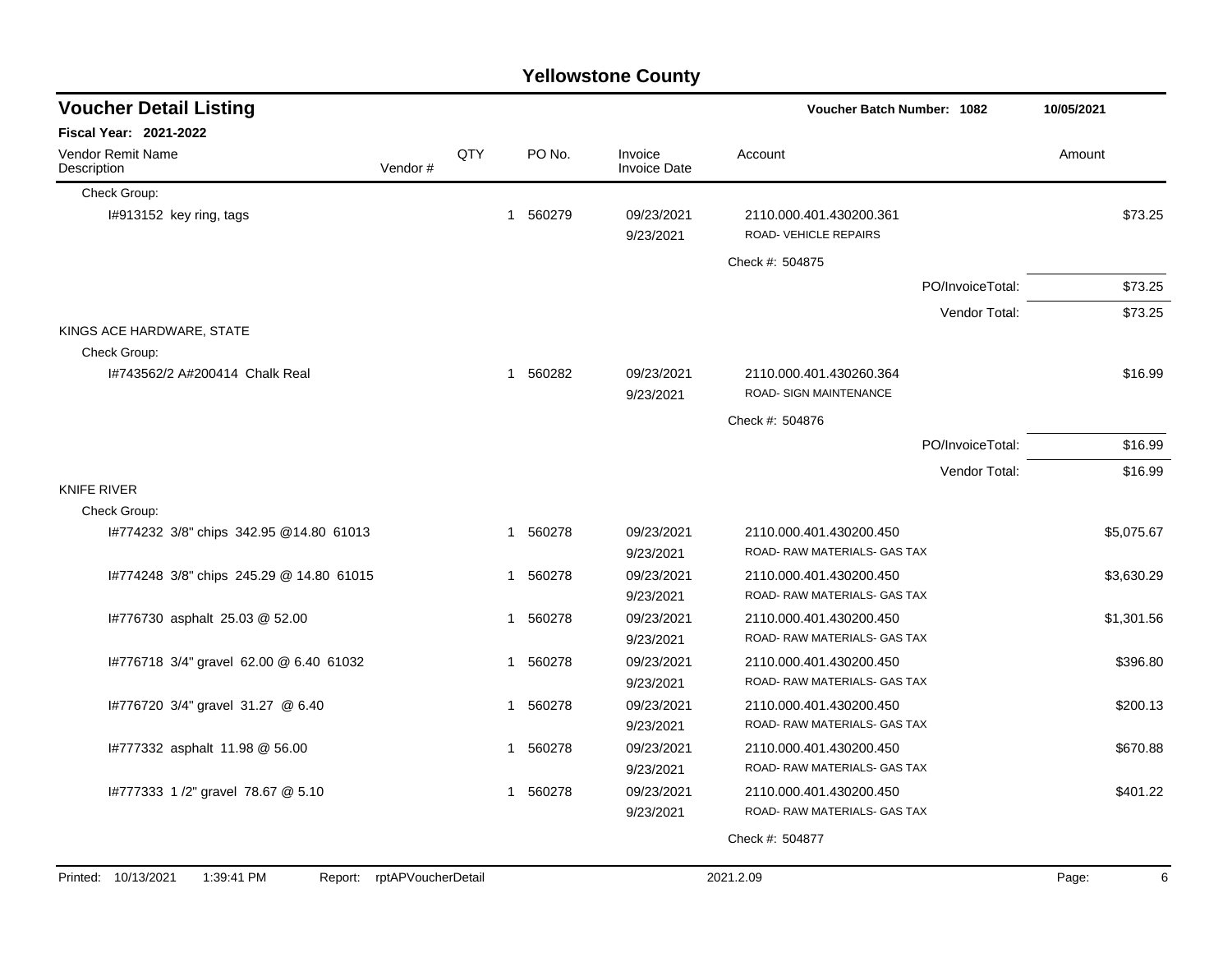| <b>Voucher Detail Listing</b>                     |         |             |           |                         | Voucher Batch Number: 1082                              |                  | 10/05/2021  |
|---------------------------------------------------|---------|-------------|-----------|-------------------------|---------------------------------------------------------|------------------|-------------|
| <b>Fiscal Year: 2021-2022</b>                     |         |             |           |                         |                                                         |                  |             |
| Vendor Remit Name<br>Description                  | Vendor# | QTY         | PO No.    | Invoice<br>Invoice Date | Account                                                 |                  | Amount      |
|                                                   |         |             |           |                         |                                                         | PO/InvoiceTotal: | \$11,676.55 |
| <b>LOMCO INC</b>                                  | 039358  |             |           |                         |                                                         | Vendor Total:    | \$11,676.55 |
| Check Group:                                      |         |             |           |                         |                                                         |                  |             |
| I#031551-01 Pass R 60/40 milling oil              |         | $\mathbf 1$ | 560272    | 09/23/2021<br>9/23/2021 | 2110.000.401.430200.450<br>ROAD- RAW MATERIALS- GAS TAX |                  | \$959.99    |
| I#031552-01 milling oil                           |         | $\mathbf 1$ | 560272    | 09/23/2021<br>9/23/2021 | 2110.000.401.430200.450<br>ROAD- RAW MATERIALS- GAS TAX |                  | \$842.00    |
| I#031556-01 milling oil                           |         | $\mathbf 1$ | 560272    | 09/23/2021<br>9/23/2021 | 2110.000.401.430200.450<br>ROAD- RAW MATERIALS- GAS TAX |                  | \$842.74    |
|                                                   |         |             |           |                         | Check #: 504878                                         |                  |             |
|                                                   |         |             |           |                         |                                                         | PO/InvoiceTotal: | \$2,644.73  |
|                                                   |         |             |           |                         |                                                         | Vendor Total:    | \$2,644.73  |
| MODERN MACHINERY CO INC<br>Check Group:           | 004265  |             |           |                         |                                                         |                  |             |
| I#2739460 PS oil analysis                         |         |             | 13 560270 | 09/23/2021<br>9/23/2021 | 2110.000.401.430200.361<br>ROAD-VEHICLE REPAIRS         |                  | \$182.00    |
|                                                   |         |             |           |                         | Check #: 504879                                         |                  |             |
|                                                   |         |             |           |                         |                                                         | PO/InvoiceTotal: | \$182.00    |
|                                                   |         |             |           |                         |                                                         | Vendor Total:    | \$182.00    |
| MONTANA DAKOTA UTILITIES                          | 040762  |             |           |                         |                                                         |                  |             |
| Check Group:<br>A#51978010000; 215 N 27TH 9/17/21 |         | $\mathbf 1$ | 560301    | 09/23/2021<br>9/23/2021 | 1000.000.145.411200.344<br><b>FACILITIES- GAS</b>       |                  | \$1,811.96  |
|                                                   |         |             |           |                         | Check #: 504880                                         |                  |             |
|                                                   |         |             |           |                         |                                                         | PO/InvoiceTotal: | \$1,811.96  |
|                                                   |         |             |           |                         |                                                         | Vendor Total:    | \$1,811.96  |
| <b>MONTANA RADIATOR WORKS</b><br>Check Group:     | 004375  |             |           |                         |                                                         |                  |             |
|                                                   |         |             |           |                         |                                                         |                  |             |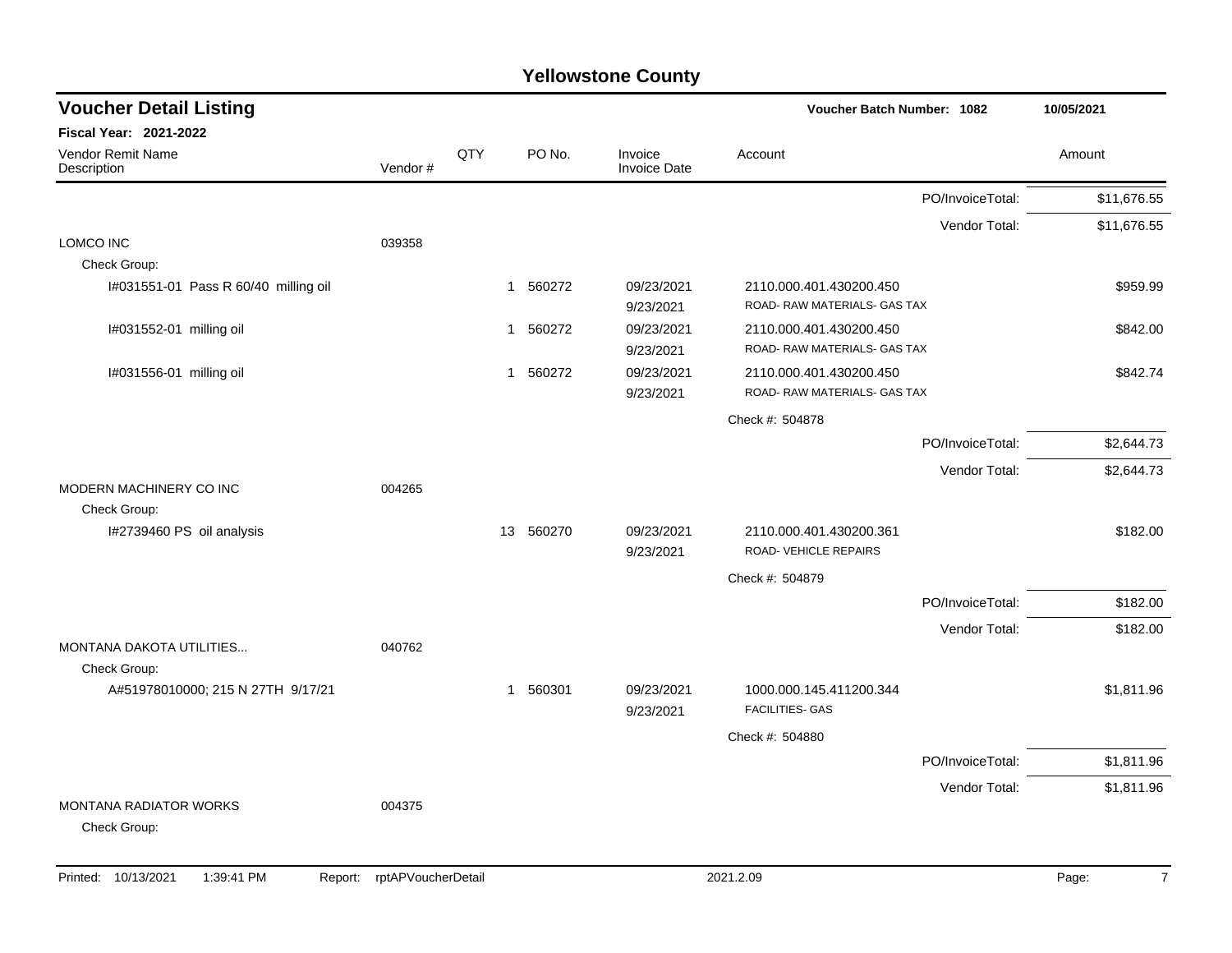## I#62282 radiator 1 560271 09/23/2021 2110.000.401.430200.361 \$390.00 9/23/2021 ROAD- VEHICLE REPAIRS Check #: 504881 PO/InvoiceTotal: \$390.00 Vendor Total: \$390.00 MONTEZ CLEANING SERVICES Check Group: I#860 aug shop cleaning  $\text{3560200}$  360277 09/23/2021 2110.000.401.430200.367 \$500.00 9/23/2021 ROAD- JANITORIAL SERVICES Check #: 504882 PO/InvoiceTotal: \$500.00 Vendor Total: \$500.00 MOUNTAIN ALARM Check Group: I#2544142 A#010054 access install 1 560290 09/23/2021 2110.000.401.430200.366 \$5,167.03 9/23/2021 ROAD- REPAIR & MAINT BUILDINGS Check #: 504883 PO/InvoiceTotal: \$5,167.03 Vendor Total: \$5,167.03 NAPA AUTO PARTS 020015 Check Group: I#3977-00-330636 return 1 560266 09/23/2021 2110.000.401.430200.361 (\$77.99) 9/23/2021 ROAD- VEHICLE REPAIRS I#3977-00-331031 mirror 1 560266 09/23/2021 2110.000.401.430200.361 \$16.19 9/23/2021 ROAD- VEHICLE REPAIRS I#3977-00-332244 hose 1 560266 09/23/2021 2110.000.401.430200.361 \$46.02 9/23/2021 ROAD- VEHICLE REPAIRS I#3977-00-332483 lamps 1 560266 09/23/2021 2110.000.401.430200.361 \$14.86 9/23/2021 ROAD- VEHICLE REPAIRS **Voucher Batch Number: Yellowstone County** Vendor Remit Name **Description Voucher Detail Listing Fiscal Year: 2021-2022 1082 10/05/2021** PO No. Invoice Account Amount Amount Amount Amount Vendor # **QTY** Invoice Date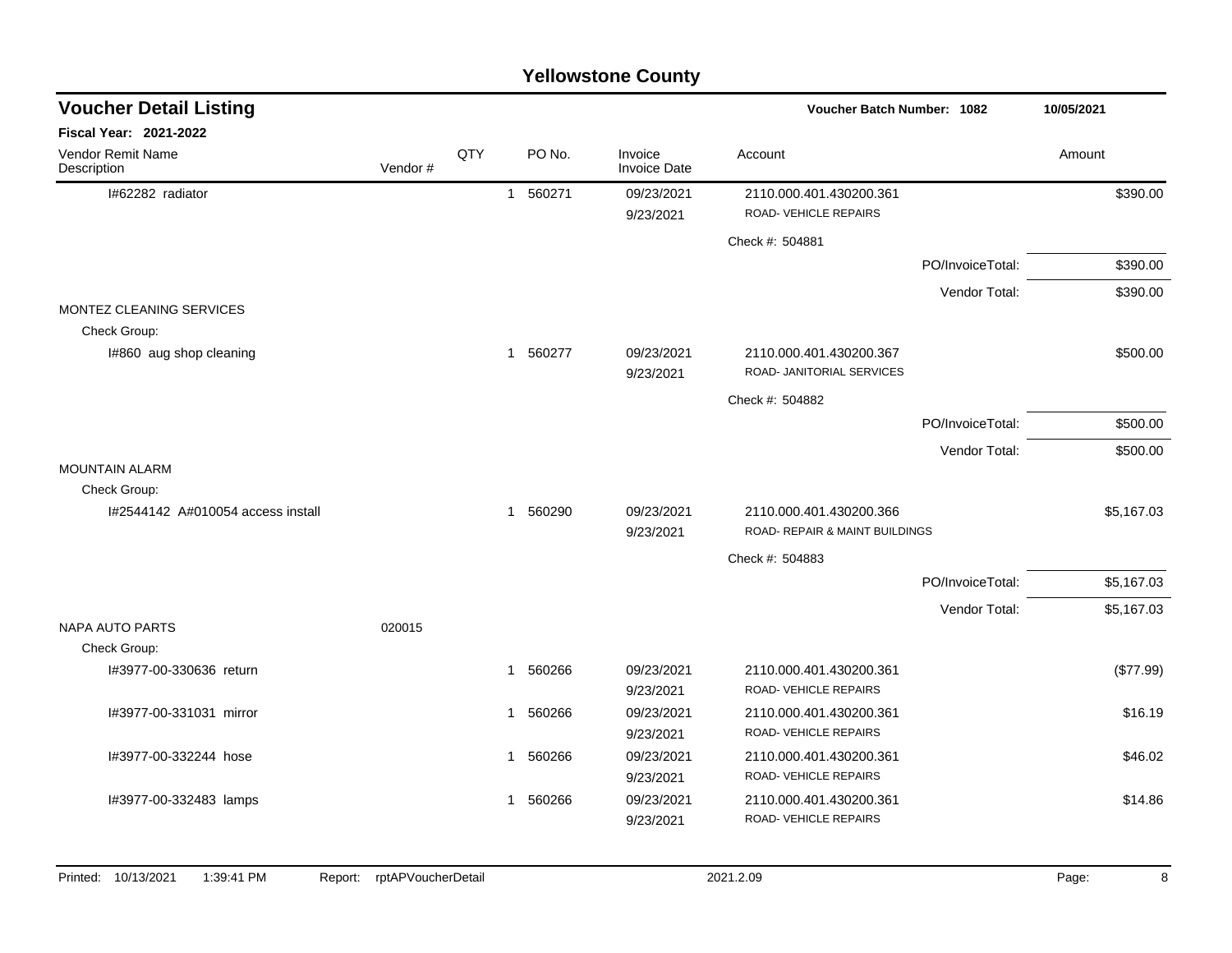## I#3977-00-332456 antifreeze 1 560266 09/23/2021 2130.000.402.430244.361 \$68.52 9/23/2021 BRIDGE- VEHICLE REPAIRS I#3977-00-330364 ref 3977-00-330636 1 560266 09/23/2021 2110.000.401.430200.361 \$77.99 9/23/2021 ROAD- VEHICLE REPAIRS I#3977-00-330606 inventory **1 560266** 09/23/2021 2110.000.401.430200.361 \$208.72 9/23/2021 ROAD- VEHICLE REPAIRS I#3977-00-330641 elimator 1 560266 09/23/2021 2110.000.401.430200.361 \$48.00 9/23/2021 ROAD- VEHICLE REPAIRS I#3977-00-330791 Elimator return I#330641 1 560266 09/23/2021 2110.000.401.430200.361 (\$6.03) 9/23/2021 ROAD- VEHICLE REPAIRS Check #: 504884 PO/InvoiceTotal: \$396.28 Vendor Total: \$396.28 NAXIN SAFETY Check Group: I#T3183 safety supplies 6105.89 \$105.89 \$105.89 \$105.89 \$105.89 \$105.89 \$105.89 9/23/2021 ROAD- OPERATING SUPPLIES Check #: 504885 PO/InvoiceTotal: \$105.89 Vendor Total: \$105.89 NORTHWESTERN ENERGY 045035 Check Group: A#0599794-5 Yellowtone River Rd/ Bitterrroot 9/3/21 1 560273 09/23/2021 2110.000.401.430260.341 \$12.52 9/23/2021 ROAD- ELECTRICITY A#3085207-3 56th & Hesper 8/30/21  $\bullet$  1 560273 09/23/2021 2110.000.401.430260.341 9/23/2021 ROAD- ELECTRICITY A#0997065-8 64th & Hesper 8/30/21 1 560273 09/23/2021 2110.000.401.430260.341 9/23/2021 ROAD- ELECTRICITY A#1454585-9 72nd & Hesper 8/30/21 1 1 560273 09/23/2021 2110.000.401.430260.341 9/23/2021 ROAD- ELECTRICITY **Voucher Batch Number: Yellowstone County** Vendor Remit Name **Description Voucher Detail Listing Fiscal Year: 2021-2022 1082 10/05/2021** PO No. Invoice Account Amount Amount Amount Amount Vendor # **QTY** Invoice Date Printed: 10/13/2021 1:39:41 PM Report: rptAPVoucherDetail 2021.2.09 2021.2.09 Page: 9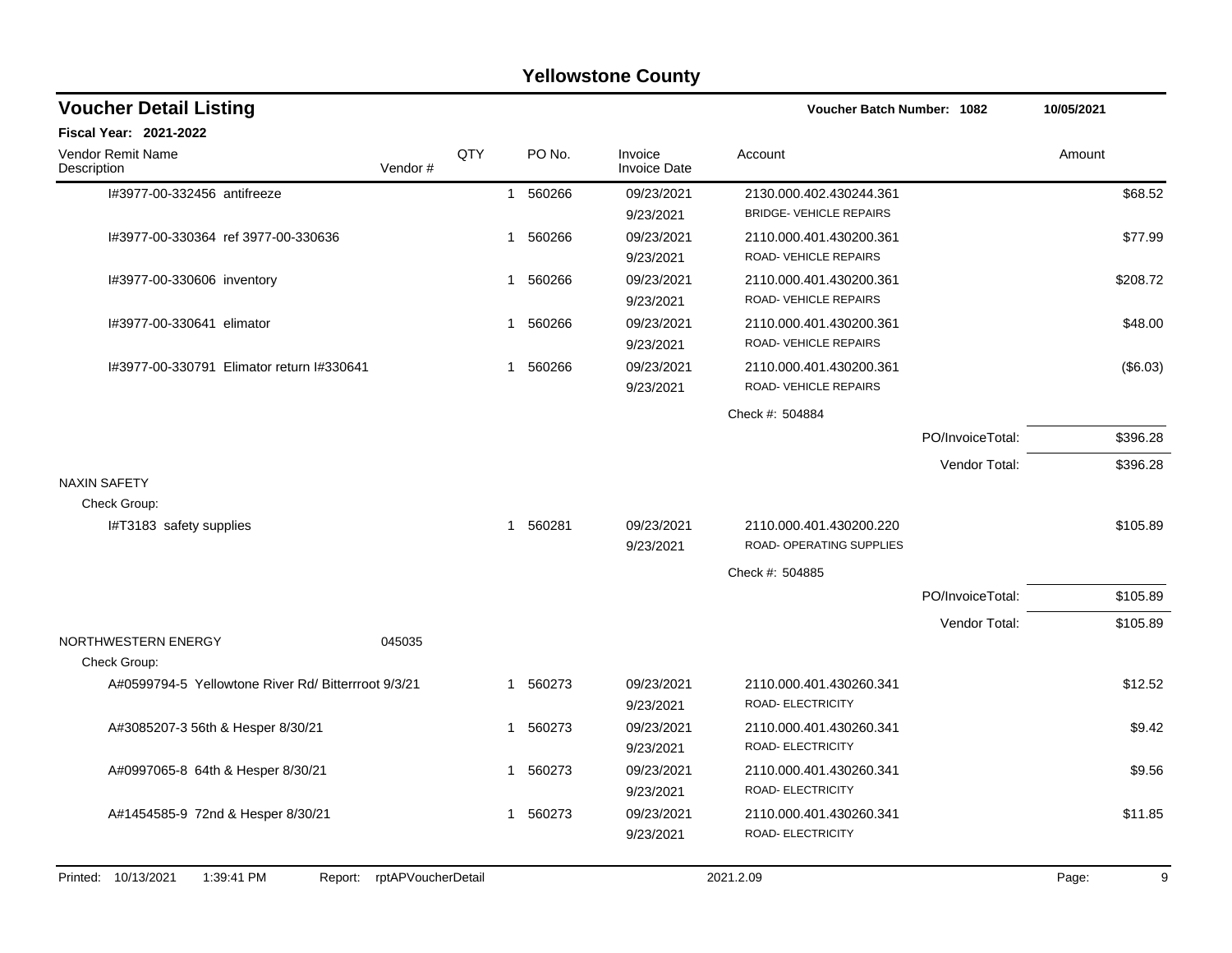| <b>Voucher Detail Listing</b>                                   |              |          |                                | <b>Voucher Batch Number: 1082</b>                       |                  | 10/05/2021  |
|-----------------------------------------------------------------|--------------|----------|--------------------------------|---------------------------------------------------------|------------------|-------------|
| Fiscal Year: 2021-2022                                          |              |          |                                |                                                         |                  |             |
| Vendor Remit Name<br>Vendor#<br>Description                     | QTY          | PO No.   | Invoice<br><b>Invoice Date</b> | Account                                                 |                  | Amount      |
|                                                                 |              |          |                                | Check #: 504886                                         |                  |             |
|                                                                 |              |          |                                |                                                         | PO/InvoiceTotal: | \$43.35     |
|                                                                 |              |          |                                |                                                         | Vendor Total:    | \$43.35     |
| O'REILLY AUTOMOTIVE INC<br>Check Group:                         |              |          |                                |                                                         |                  |             |
| #1548-158503 A#565174 Return Gas Magnum                         | $\mathbf{1}$ | 560303   | 09/24/2021<br>9/24/2021        | 2110.000.401.430200.361<br>ROAD-VEHICLE REPAIRS         |                  | (\$52.94)   |
| I#1548-169820 A#565174 VALVE CAP                                | $\mathbf{1}$ | 560303   | 09/24/2021<br>9/24/2021        | 2110.000.401.430200.361<br><b>ROAD- VEHICLE REPAIRS</b> |                  | \$11.94     |
| #1548-170973 A#565174 REF 1548-170073                           | $\mathbf 1$  | 560303   | 09/24/2021<br>9/24/2021        | 2110.000.401.430200.361<br><b>ROAD- VEHICLE REPAIRS</b> |                  | (\$49.99)   |
| I#1548-170073 A#565174 LED Headlamp                             | 1            | 560303   | 09/24/2021<br>9/24/2021        | 2110.000.401.430200.361<br>ROAD-VEHICLE REPAIRS         |                  | \$49.99     |
| #1548-175883 A#565174 Sealant tape                              | -1           | 560303   | 09/24/2021<br>9/24/2021        | 2110.000.401.430200.361<br>ROAD-VEHICLE REPAIRS         |                  | \$30.08     |
| I#1548-177137 A#565174 Capsule                                  | $\mathbf 1$  | 560303   | 09/24/2021<br>9/24/2021        | 2110.000.401.430200.361<br>ROAD-VEHICLE REPAIRS         |                  | \$46.14     |
| I#1548-177098 A#565174 Inventory                                | 1            | 560303   | 09/24/2021<br>9/24/2021        | 2110.000.401.430200.361<br>ROAD-VEHICLE REPAIRS         |                  | \$97.09     |
| I#1548-177350 A#565174 Return Capsule                           | 1            | 560303   | 09/24/2021<br>9/24/2021        | 2110.000.401.430200.361<br>ROAD- VEHICLE REPAIRS        |                  | (\$25.54)   |
| I#1548-178079 A#565174 Fuel filter                              |              | 1 560303 | 09/24/2021<br>9/24/2021        | 2110.000.401.430200.361<br>ROAD- VEHICLE REPAIRS        |                  | \$22.62     |
| #1548-177735 A#565174 Brakes                                    | $\mathbf{1}$ | 560303   | 09/24/2021<br>9/24/2021        | 2110.000.401.430200.361<br><b>ROAD- VEHICLE REPAIRS</b> |                  | \$104.99    |
| 1#1548-177793 A#565174 Fleet runner belt                        | 1            | 560303   | 09/24/2021<br>9/24/2021        | 2110.000.401.430200.361<br>ROAD-VEHICLE REPAIRS         |                  | \$53.29     |
| 2% discount                                                     | $\mathbf 1$  | 560303   | 09/24/2021<br>9/24/2021        | 2110.000.401.430200.361<br>ROAD-VEHICLE REPAIRS         |                  | (\$5.75)    |
|                                                                 |              |          |                                | Check #: 504887                                         |                  |             |
|                                                                 |              |          |                                |                                                         | PO/InvoiceTotal: | \$281.92    |
| Printed: 10/13/2021<br>1:39:41 PM<br>Report: rptAPVoucherDetail |              |          |                                | 2021.2.09                                               |                  | 10<br>Page: |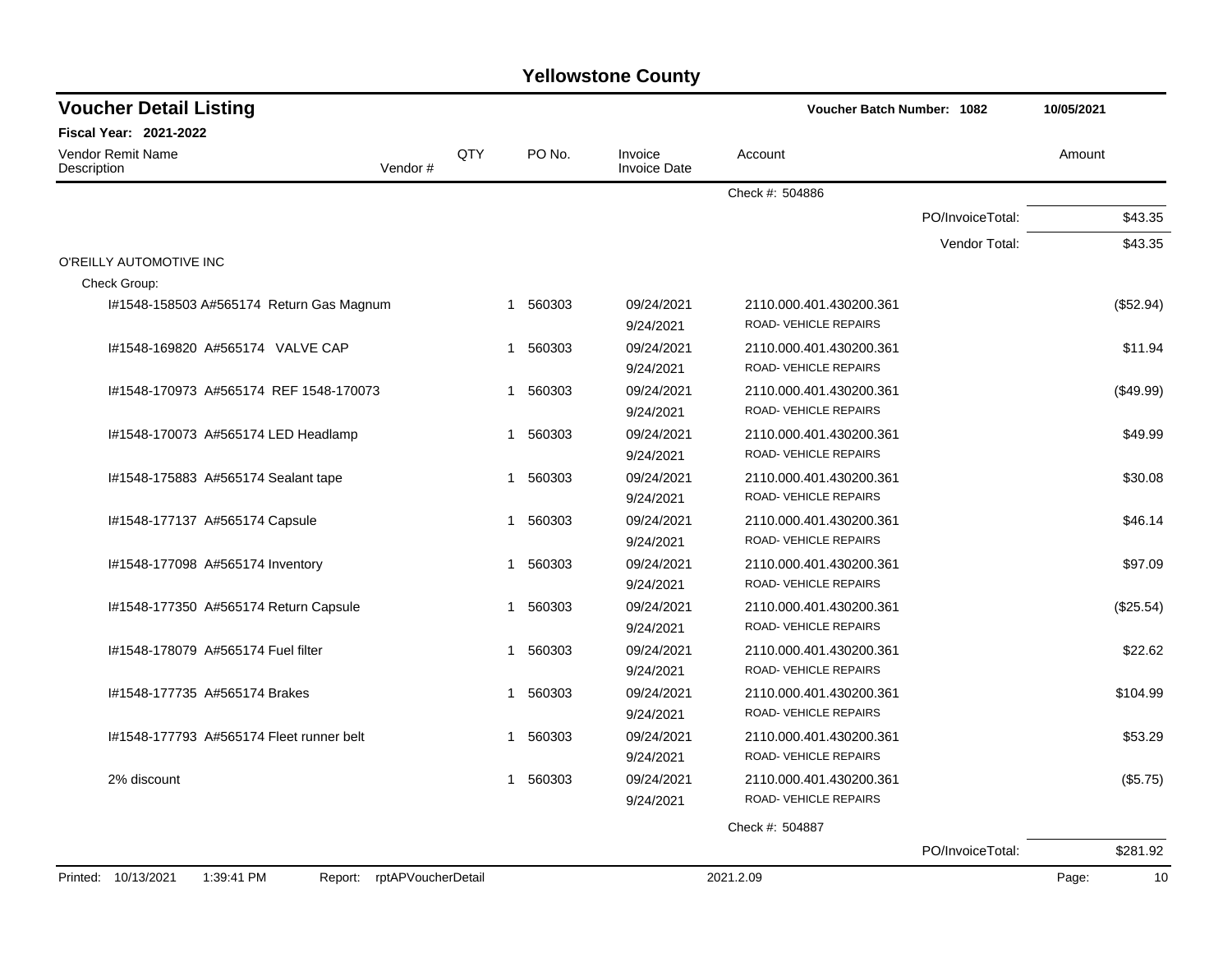| <b>Voucher Detail Listing</b>               |         |              |          |                                | <b>Voucher Batch Number: 1082</b>                         |                  | 10/05/2021   |
|---------------------------------------------|---------|--------------|----------|--------------------------------|-----------------------------------------------------------|------------------|--------------|
| Fiscal Year: 2021-2022                      |         |              |          |                                |                                                           |                  |              |
| <b>Vendor Remit Name</b><br>Description     | Vendor# | QTY          | PO No.   | Invoice<br><b>Invoice Date</b> | Account                                                   |                  | Amount       |
|                                             |         |              |          |                                |                                                           | Vendor Total:    | \$281.92     |
| POWERPLAN OIB                               | 045339  |              |          |                                |                                                           |                  |              |
| Check Group:                                |         |              |          |                                |                                                           |                  |              |
| I#P8131512 A#7787006 poly & steel wafer     |         |              | 1 560267 | 09/23/2021<br>9/23/2021        | 2110.000.401.430200.361<br>ROAD- VEHICLE REPAIRS          |                  | \$1,944.60   |
| I#P8183812 return poly & steel wafer        |         | $\mathbf 1$  | 560267   | 09/23/2021<br>9/23/2021        | 2110.000.401.430200.361<br>ROAD-VEHICLE REPAIRS           |                  | (\$1,944.60) |
| I#P8183912 poly wafer                       |         | $\mathbf{1}$ | 560267   | 09/23/2021<br>9/23/2021        | 2110.000.401.430200.361<br>ROAD-VEHICLE REPAIRS           |                  | \$2,326.16   |
| I#P8164812 clutch, sprocket                 |         |              | 1 560267 | 09/23/2021<br>9/23/2021        | 2130.000.402.430244.361<br><b>BRIDGE- VEHICLE REPAIRS</b> |                  | \$87.45      |
| I#P8201412 shoe, cutting edge, bolts        |         | $\mathbf 1$  | 560267   | 09/23/2021<br>9/23/2021        | 2130.000.402.430244.361<br><b>BRIDGE- VEHICLE REPAIRS</b> |                  | \$1,718.16   |
| I#P8229812 insert                           |         |              | 1 560267 | 09/23/2021<br>9/23/2021        | 2110.000.401.430200.361<br>ROAD- VEHICLE REPAIRS          |                  | \$554.60     |
|                                             |         |              |          |                                | Check #: 504888                                           |                  |              |
|                                             |         |              |          |                                |                                                           | PO/InvoiceTotal: | \$4,686.37   |
|                                             |         |              |          |                                |                                                           | Vendor Total:    | \$4,686.37   |
| PUBLIC UTILITIES                            | 005150  |              |          |                                |                                                           |                  |              |
| Check Group:<br>A#129439 Shop water 8/26/21 |         | 1            | 560296   | 09/23/2021<br>9/23/2021        | 2110.000.401.430200.340<br><b>ROAD- UTILITIES</b>         |                  | \$23.90      |
| A#129439 Shop water 6/24/21                 |         |              | 1 560296 | 09/23/2021<br>9/23/2021        | 2110.000.401.430200.340<br>ROAD- UTILITIES                |                  | \$19.51      |
| A#129439 Shop Late fees                     |         | $\mathbf{1}$ | 560296   | 09/23/2021<br>9/23/2021        | 2110.000.401.430200.340<br><b>ROAD- UTILITIES</b>         |                  | \$0.59       |
|                                             |         |              |          |                                | Check #: 504889                                           |                  |              |
|                                             |         |              |          |                                |                                                           | PO/InvoiceTotal: | \$44.00      |
|                                             |         |              |          |                                |                                                           | Vendor Total:    | \$44.00      |
| PURCELL TIRE CO                             |         |              |          |                                |                                                           |                  |              |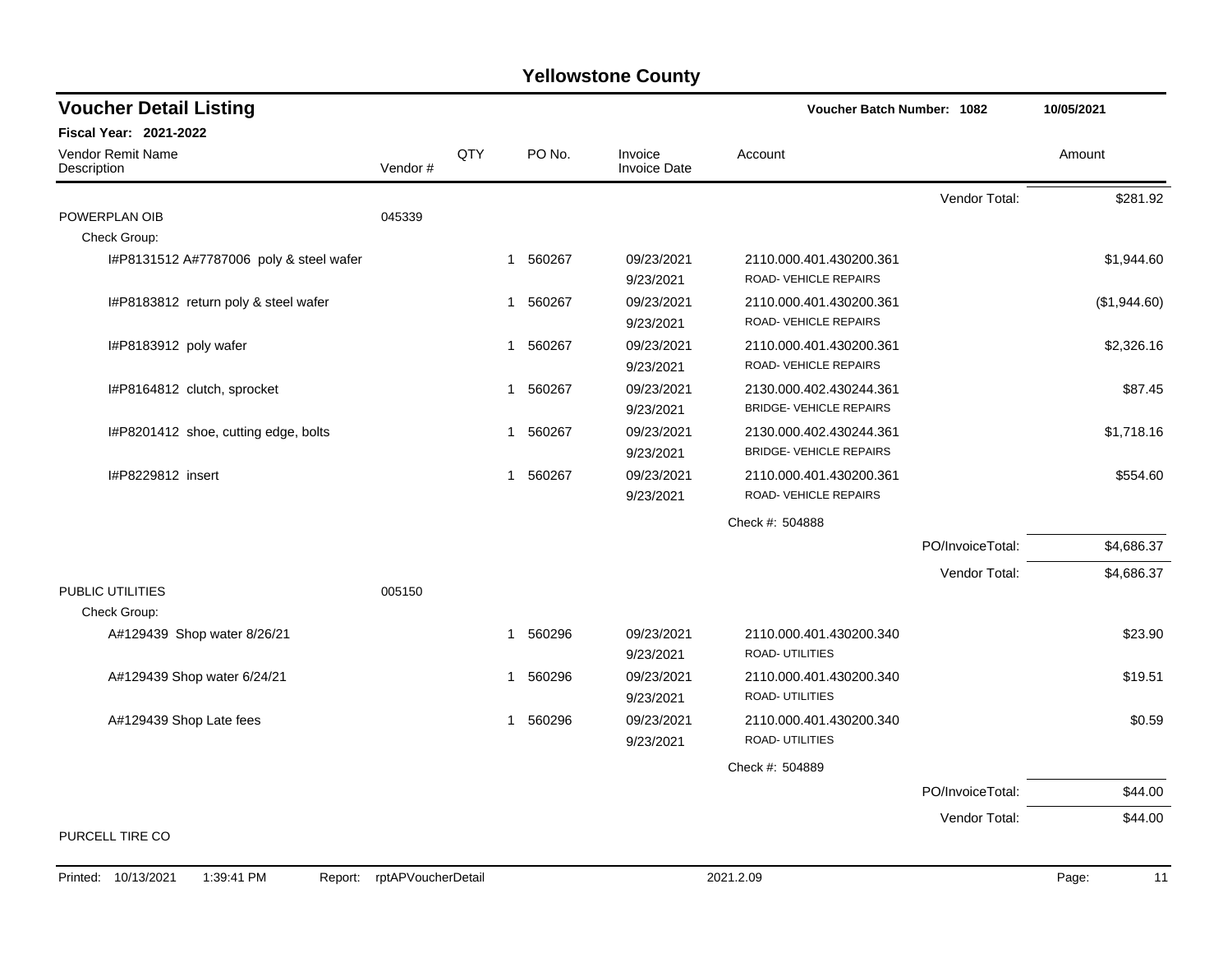|                                             |                            |     |             | <b>Yellowstone County</b>      |                                                  |                  |             |
|---------------------------------------------|----------------------------|-----|-------------|--------------------------------|--------------------------------------------------|------------------|-------------|
| <b>Voucher Detail Listing</b>               |                            |     |             |                                | <b>Voucher Batch Number: 1082</b>                |                  | 10/05/2021  |
| <b>Fiscal Year: 2021-2022</b>               |                            |     |             |                                |                                                  |                  |             |
| <b>Vendor Remit Name</b><br>Description     | Vendor#                    | QTY | PO No.      | Invoice<br><b>Invoice Date</b> | Account                                          |                  | Amount      |
| Check Group:                                |                            |     |             |                                |                                                  |                  |             |
| I#31204308 A#3120189 11r24.5                |                            |     | 560289<br>1 | 09/23/2021<br>9/23/2021        | 2110.000.401.430200.361<br>ROAD-VEHICLE REPAIRS  |                  | \$192.50    |
|                                             |                            |     |             |                                | Check #: 504890                                  |                  |             |
|                                             |                            |     |             |                                |                                                  | PO/InvoiceTotal: | \$192.50    |
|                                             |                            |     |             |                                |                                                  | Vendor Total:    | \$192.50    |
| PURVIS INDUSTRIES                           |                            |     |             |                                |                                                  |                  |             |
| Check Group:                                |                            |     |             |                                |                                                  |                  |             |
| I#30611902 hoses, clamps                    |                            |     | 1 560308    | 09/23/2021<br>9/23/2021        | 2110.000.401.430200.361<br>ROAD-VEHICLE REPAIRS  |                  | \$720.23    |
|                                             |                            |     |             |                                | Check #: 504891                                  |                  |             |
|                                             |                            |     |             |                                |                                                  | PO/InvoiceTotal: | \$720.23    |
|                                             |                            |     |             |                                |                                                  | Vendor Total:    | \$720.23    |
| REPUBLIC SERVICES #892                      |                            |     |             |                                |                                                  |                  |             |
| Check Group:                                |                            |     |             |                                |                                                  |                  |             |
| I#957106 A#3-0892-3502010 Broadview 8/28/21 |                            |     | 560305<br>1 | 09/23/2021<br>9/23/2021        | 2110.000.401.430200.340<br><b>ROAD-UTILITIES</b> |                  | \$44.38     |
|                                             |                            |     |             |                                | Check #: 504892                                  |                  |             |
|                                             |                            |     |             |                                |                                                  | PO/InvoiceTotal: | \$44.38     |
|                                             |                            |     |             |                                |                                                  | Vendor Total:    | \$44.38     |
| S & P BRAKE SUPPLY                          | 005470                     |     |             |                                |                                                  |                  |             |
| Check Group:                                |                            |     |             |                                |                                                  |                  |             |
| I#373546 air dryer                          |                            |     | 560297<br>1 | 09/23/2021<br>9/23/2021        | 2110.000.401.430200.361<br>ROAD-VEHICLE REPAIRS  |                  | \$449.65    |
| 1#373439 quarter fender, air dryer, parts   |                            |     | 560297<br>1 | 09/23/2021                     | 2110.000.401.430200.361                          |                  | \$542.17    |
|                                             |                            |     |             | 9/23/2021                      | <b>ROAD-VEHICLE REPAIRS</b>                      |                  |             |
| I#373435 core return                        |                            |     | 1 560297    | 09/23/2021                     | 2110.000.401.430200.361                          |                  | (\$240.00)  |
|                                             |                            |     |             | 9/23/2021                      | ROAD-VEHICLE REPAIRS                             |                  |             |
|                                             |                            |     |             |                                | Check #: 504893                                  |                  |             |
|                                             |                            |     |             |                                |                                                  | PO/InvoiceTotal: | \$751.82    |
| Printed: 10/13/2021<br>1:39:41 PM           | Report: rptAPVoucherDetail |     |             |                                | 2021.2.09                                        |                  | Page:<br>12 |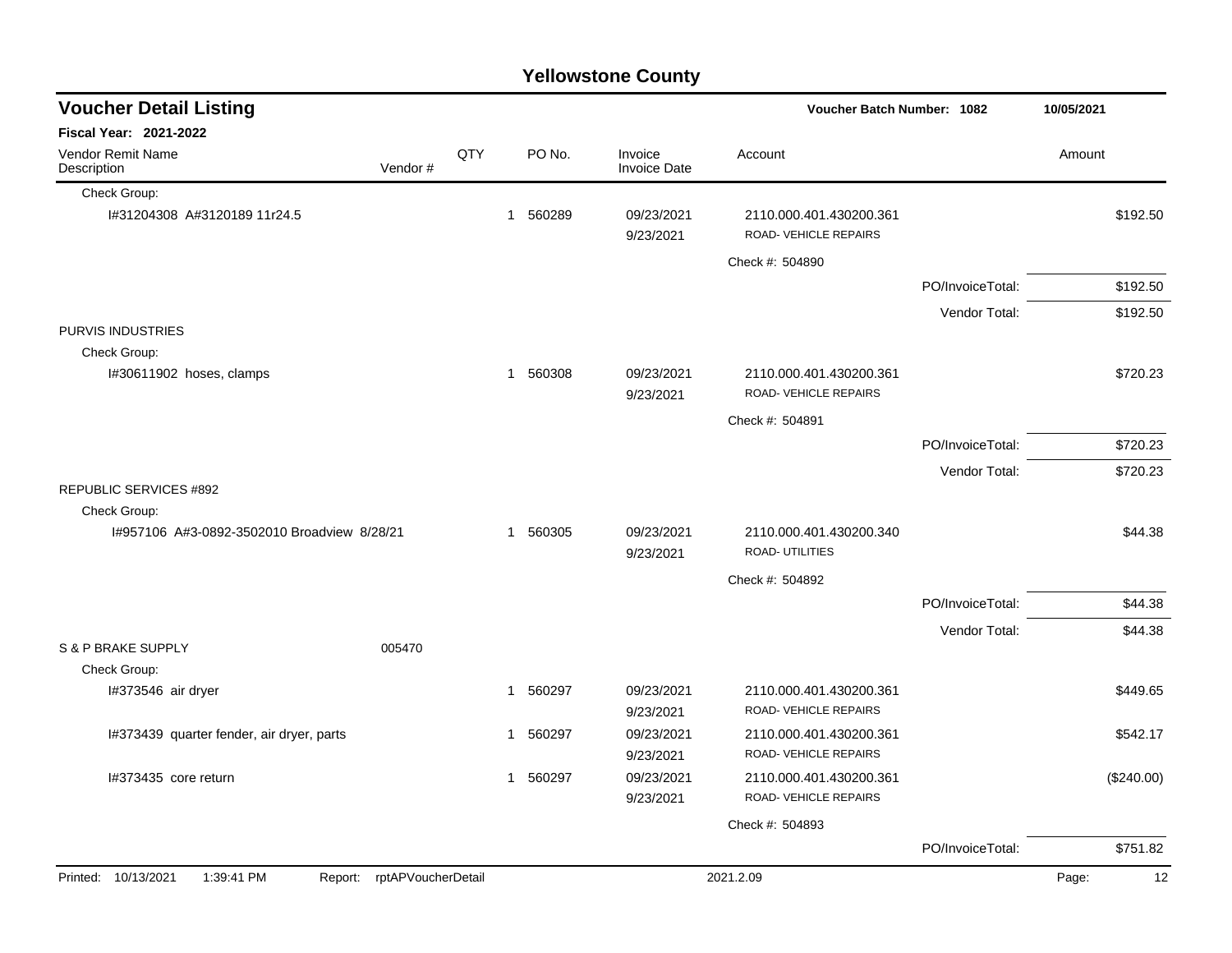| <b>Voucher Detail Listing</b>           |         |     |              |          |                         | Voucher Batch Number: 1082                              |                  | 10/05/2021  |
|-----------------------------------------|---------|-----|--------------|----------|-------------------------|---------------------------------------------------------|------------------|-------------|
| <b>Fiscal Year: 2021-2022</b>           |         |     |              |          |                         |                                                         |                  |             |
| <b>Vendor Remit Name</b><br>Description | Vendor# | QTY |              | PO No.   | Invoice<br>Invoice Date | Account                                                 |                  | Amount      |
|                                         |         |     |              |          |                         |                                                         | Vendor Total:    | \$751.82    |
| SAFETY KLEEN CORP                       | 005494  |     |              |          |                         |                                                         |                  |             |
| Check Group:                            |         |     |              |          |                         |                                                         |                  |             |
| 1#86811956 A#YE10005 washer solvent     |         |     | $\mathbf{1}$ | 560302   | 09/23/2021<br>9/23/2021 | 2110.000.401.430200.220<br>ROAD- OPERATING SUPPLIES     |                  | \$175.00    |
|                                         |         |     |              |          |                         | Check #: 504894                                         |                  |             |
|                                         |         |     |              |          |                         |                                                         | PO/InvoiceTotal: | \$175.00    |
|                                         |         |     |              |          |                         |                                                         | Vendor Total:    | \$175.00    |
| <b>TRI-STATE TRUCK &amp; EQUIP</b>      | 038469  |     |              |          |                         |                                                         |                  |             |
| Check Group:                            |         |     |              |          |                         |                                                         |                  |             |
| I#01P18899 adaper, o-ring, collar       |         |     | $\mathbf 1$  | 560300   | 09/23/2021<br>9/23/2021 | 2110.000.401.430200.361<br>ROAD- VEHICLE REPAIRS        |                  | \$104.44    |
|                                         |         |     |              |          |                         | Check #: 504895                                         |                  |             |
|                                         |         |     |              |          |                         |                                                         | PO/InvoiceTotal: | \$104.44    |
|                                         |         |     |              |          |                         |                                                         | Vendor Total:    | \$104.44    |
| WESTERN EMULSIONS, INC                  |         |     |              |          |                         |                                                         |                  |             |
| Check Group:                            |         |     |              |          |                         |                                                         |                  |             |
| I#10-480721 Pass R milling oil          |         |     | $\mathbf{1}$ | 560304   | 09/23/2021              | 2110.000.401.430200.450<br>ROAD- RAW MATERIALS- GAS TAX |                  | \$11,560.50 |
|                                         |         |     |              |          | 9/23/2021               |                                                         |                  |             |
| I#10-480722 pass R milling oil          |         |     | $\mathbf 1$  | 560304   | 09/23/2021<br>9/23/2021 | 2110.000.401.430200.450<br>ROAD-RAW MATERIALS- GAS TAX  |                  | \$11,907.00 |
| I#10-480941 pass R milling oil          |         |     |              | 1 560304 | 09/23/2021              | 2110.000.401.430200.450                                 |                  | \$11,917.50 |
|                                         |         |     |              |          | 9/23/2021               | ROAD-RAW MATERIALS- GAS TAX                             |                  |             |
| I#10-482055 pass R milling oil          |         |     |              | 1 560304 | 09/23/2021              | 2110.000.401.430200.450                                 |                  | \$12,117.00 |
|                                         |         |     |              |          | 9/23/2021               | ROAD-RAW MATERIALS- GAS TAX                             |                  |             |
| I#10-482056 Pass R milling oil          |         |     | 1            | 560304   | 09/23/2021              | 2110.000.401.430200.450                                 |                  | \$11,931.50 |
|                                         |         |     |              |          | 9/23/2021               | ROAD- RAW MATERIALS- GAS TAX                            |                  |             |
| I#10-482486 pass R milling oil          |         |     | 1            | 560304   | 09/23/2021              | 2110.000.401.430200.450                                 |                  | \$11,900.00 |
|                                         |         |     |              |          | 9/23/2021               | ROAD-RAW MATERIALS- GAS TAX                             |                  |             |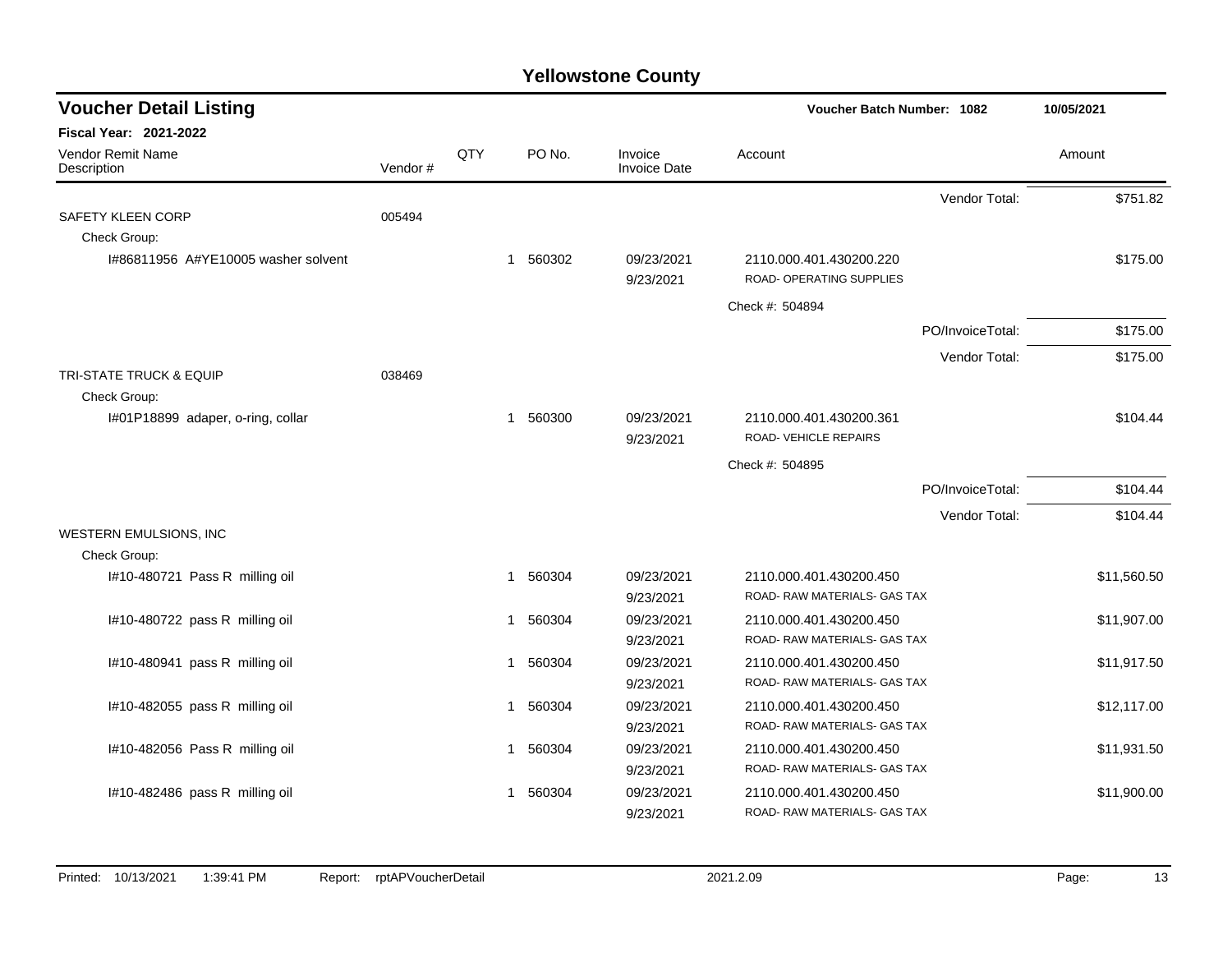| <b>Voucher Detail Listing</b>               |         |     |                        |                                | Voucher Batch Number: 1082                              |                  | 10/05/2021  |
|---------------------------------------------|---------|-----|------------------------|--------------------------------|---------------------------------------------------------|------------------|-------------|
| <b>Fiscal Year: 2021-2022</b>               |         |     |                        |                                |                                                         |                  |             |
| <b>Vendor Remit Name</b><br>Description     | Vendor# | QTY | PO No.                 | Invoice<br><b>Invoice Date</b> | Account                                                 |                  | Amount      |
| I#10-482817 passR milling oil               |         |     | 560304<br>$\mathbf{1}$ | 09/23/2021<br>9/23/2021        | 2110.000.401.430200.450<br>ROAD- RAW MATERIALS- GAS TAX |                  | \$11,917.50 |
|                                             |         |     |                        |                                | Check #: 504896                                         |                  |             |
|                                             |         |     |                        |                                |                                                         | PO/InvoiceTotal: | \$83,251.00 |
|                                             |         |     |                        |                                |                                                         | Vendor Total:    | \$83,251.00 |
| YELLOWSTONE COUNTY NEWS<br>Check Group:     | 006690  |     |                        |                                |                                                         |                  |             |
| I#113480 Messinger tax incentive            |         |     | 3 560298               | 09/23/2021<br>9/23/2021        | 1000.000.199.411800.337<br>MISC- PUBLICITY/ADVERTISING  |                  | \$19.50     |
| I#113479 Exxon floodplain                   |         |     | 2 560298               | 09/23/2021<br>9/23/2021        | 2110.000.401.430200.337<br>ROAD- PUBLICITY/ADVERTISING  |                  | \$13.00     |
|                                             |         |     |                        |                                | Check #: 504897                                         |                  |             |
|                                             |         |     |                        |                                |                                                         | PO/InvoiceTotal: | \$32.50     |
|                                             |         |     |                        |                                |                                                         | Vendor Total:    | \$32.50     |
| YELLOWSTONE VALLEY ELECTRIC<br>Check Group: | 006770  |     |                        |                                |                                                         |                  |             |
| A#17389000 Dvorak pit 8/31/21               |         |     | 560299<br>-1           | 09/23/2021<br>9/23/2021        | 2110.000.401.430200.340<br>ROAD- UTILITIES              |                  | \$19.00     |
| A#17389017 Gable pit 8/31/21                |         |     | 560299<br>1            | 09/23/2021<br>9/23/2021        | 2110.000.401.430200.340<br>ROAD- UTILITIES              |                  | \$20.01     |
| A#17389002 Shepherd town light 8/31/21      |         |     | 560299<br>-1           | 09/23/2021<br>9/23/2021        | 2110.000.401.430260.341<br>ROAD- ELECTRICITY            |                  | \$20.57     |
| A#17389018 Johnson Ln/Old Hardin Rd 8/31/21 |         |     | 560299<br>-1           | 09/23/2021<br>9/23/2021        | 2110.000.401.430260.341<br>ROAD- ELECTRICITY            |                  | \$44.16     |
| A#17389009 Johnson Ln/Old Hardin Rd 8/31/21 |         |     | 560299<br>1            | 09/23/2021<br>9/23/2021        | 2110.000.401.430260.341<br>ROAD- ELECTRICITY            |                  | \$45.62     |
|                                             |         |     |                        |                                | Check #: 504898                                         |                  |             |
|                                             |         |     |                        |                                |                                                         | PO/InvoiceTotal: | \$149.36    |
|                                             |         |     |                        |                                |                                                         | Vendor Total:    | \$149.36    |